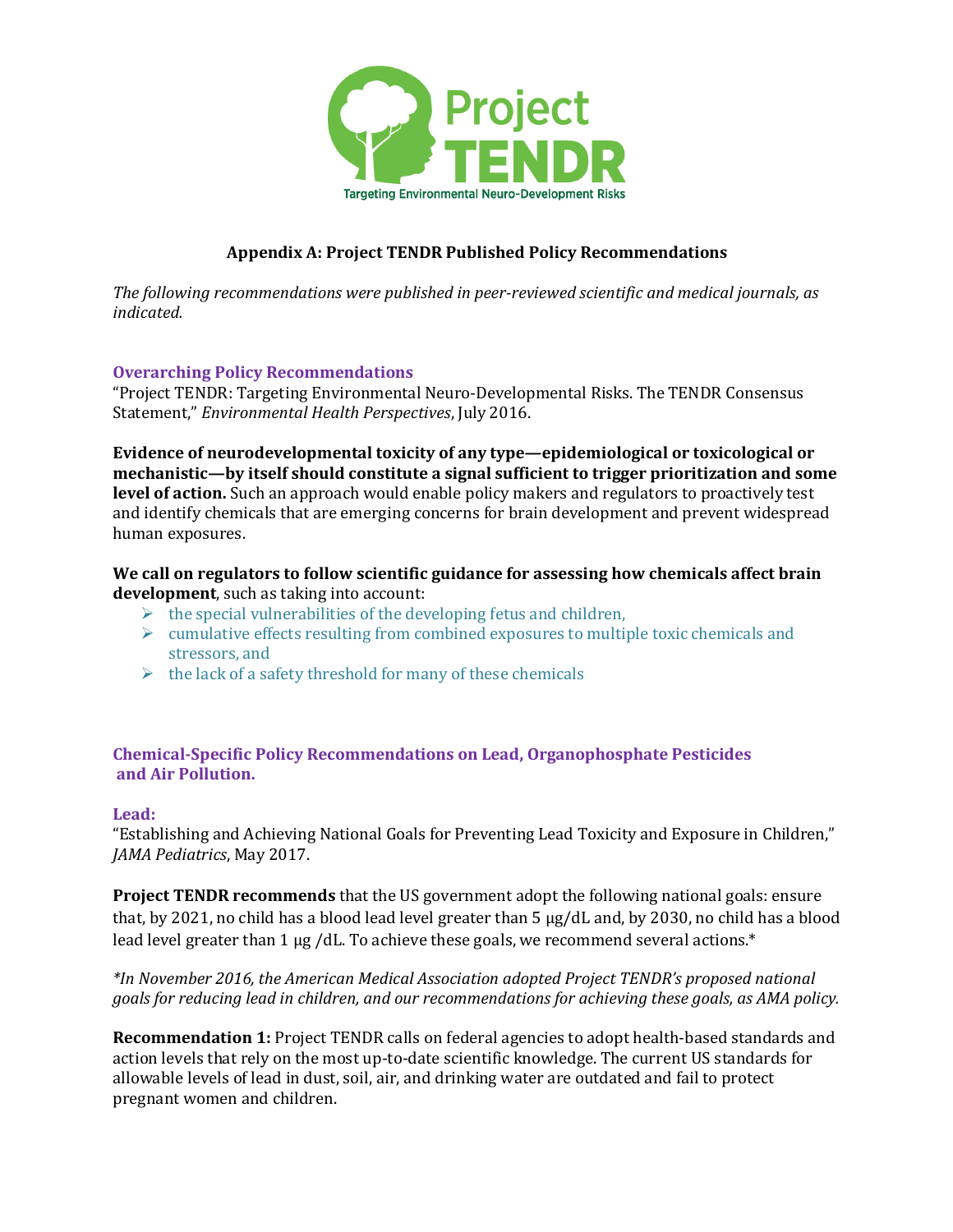- The US Environmental Protection Agency (EPA) should promulgate health-based standards for lead in paint, dust, soil, and drinking water that are designed to prevent all children from having a blood lead concentration greater than  $1 \mu g/dL$ .
- The EPA should strengthen the National Ambient Air Quality Standards for Lead to reduce ambient air levels.
- The Centers for Disease Control and Prevention (CDC) should follow through on its commitment to update its definition of an elevated blood lead level (ie, reference level) every 4 years.
- In the future, the U.S. Department of Housing and Urban Development (HUD) should amend the Lead Safe Housing Rule in a timely manner when the CDC modifies its reference level for identifying children with an elevated blood lead concentration.\*\*

#### \*\*Since this article was published, HUD has amended the Lead Safe Housing Rule as recommended.

**Recommendation 2:** Project TENDR calls on federal, state, and local governments to protect pregnant women and children by identifying and remediating sources of lead exposure (in paint, dust, air, soil, water, and consumer products) before pregnant women and children are exposed. In addition, governments should continue targeted screening of children to identify those who already have had lead exposures that place them in need of case management and educational and other services. To improve the lives of children in communities that are disproportionately exposed to lead and other environmental stressors, Project TENDR calls on federal, state, and local governments to provide a dedicated funding stream to identify and eliminate sources of lead exposure and to provide educational, social, and clinical services to mitigate the harms of lead toxicity. 

- HUD should remediate or require remediation of all public and other federally supported housing (eg, Section 8 housing) before children occupy these units.
- The federal government should permit and encourage the Centers for Medicare & Medicaid Services and private health insurance companies to cover the cost of investigating lead hazards before children move to a property.

**Recommendation 3**: Project TENDR calls on the federal government to prevent the release of lead into the environment. Accomplishing this goal requires the government to ban or phase out all remaining use of lead in products, including aviation gas, cosmetics, wheel weights, industrial paints, batteries, and lubricants; ban the import and export of products containing lead; and set more protective limits on releases from battery recyclers and other sources of lead emissions.

**Recommendation 4:** Project TENDR urges Congress to establish an independent expert advisory committee to develop a long-term national strategy to eliminate lead toxicity in pregnant women and children, defined as a blood lead level greater than  $1 \mu$ g /dL. This plan should set goals for eliminating legacy sources of lead, including abatement of residential hazards, full service line replacement of lead drinking water pipes, and remediation of lead-contaminated soils from former industrial sites in residential areas. Project TENDR also urges Congress to provide dedicated funding to implement the national strategy.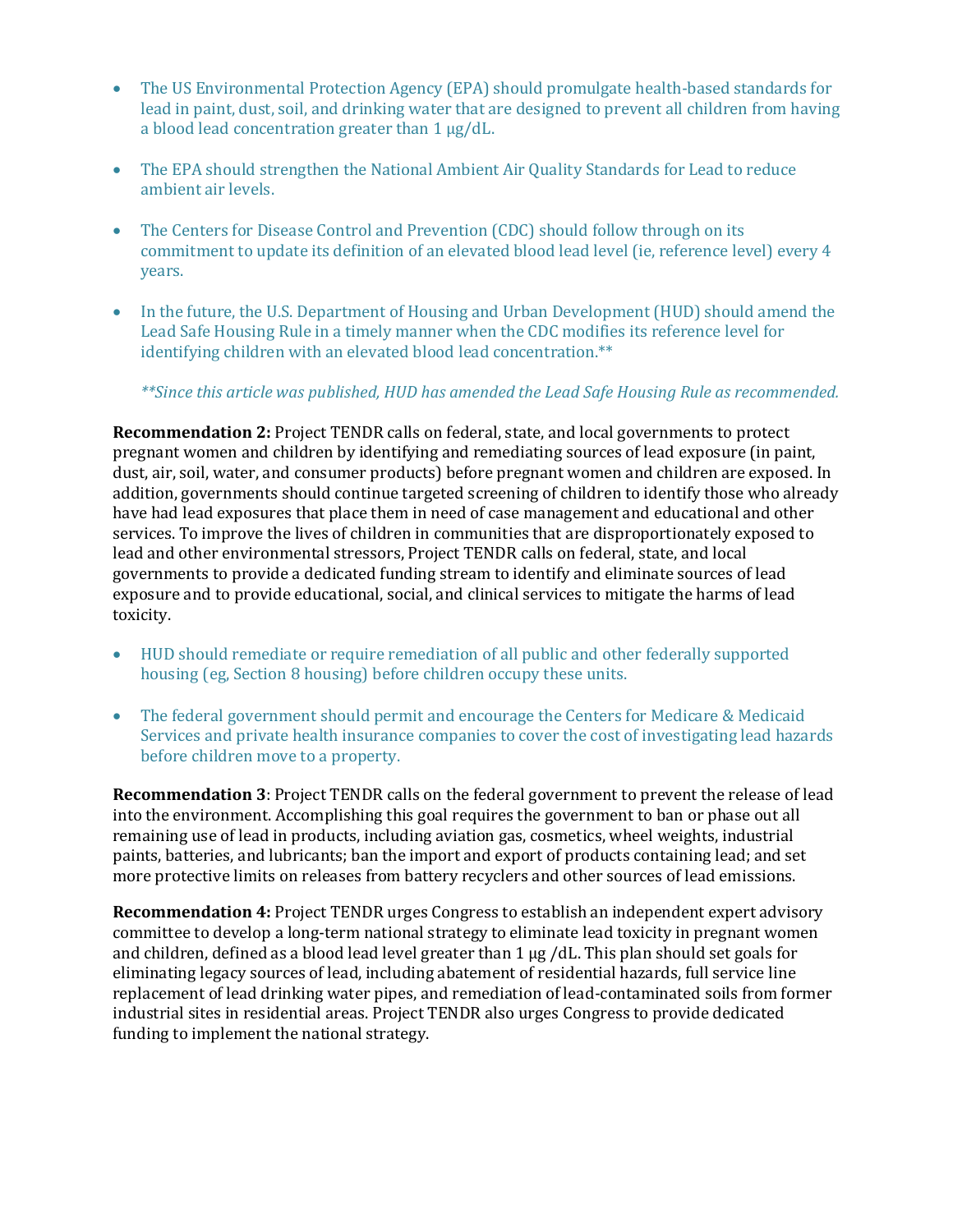#### **Organophosphate Pesticides:**

From "Organophosphate exposures during pregnancy and child neurodevelopment: Recommendations for essential policy reforms," PLoS Medicine, October 2018.

We recommend the following actions by governments:

- National and state governments: phase out use of all OPs in agriculture;
- National and state governments: ban nonagricultural use of all OPs, including household products;
- US EPA: revoke all food tolerances for chlorpyrifos, as the agency previously proposed;
- US EPA and state governments: phase out the use of all other OPs in agriculture;
- US EPA: ban nonagricultural pest control uses of the few remaining OPs;
- In the interim, national, state, and local agencies: take steps to reduce human exposure  $(e.g.,)$ require advance notification to nearby residents and schools before applications of OP pesticides; implement restrictions on application methods such as aerial spraying and air blast to reduce drift exposures and to protect water and sensitive sites such as homes and schools);
- National, state, and local agencies: conduct regular monitoring of watersheds to ensure OPs do not continue to pollute lakes, rivers, and streams, including those that are sources of drinking water, and implement targeted monitoring of drinking water;
- National and state agencies: establish an effective comprehensive pesticide use and illness reporting program either nationally or through coordinated statewide programs.

#### **Air Pollution:**

From "Healthy Air, Healthy Brains: Advancing Air Pollution Policy to Protect Children's Health," *American Journal of Public Health*, February 2019. 

**Recommendation 1:** The US Environmental Protection Agency (EPA) should give greater consideration to the evidence on the effects of air pollutants on neurodevelopment when setting standards for combustion-related air pollutants and when assessing the full cost of the health effects of air pollution.

**Recommendation 2:** Strengthen and enforce federal fuel efficiency standards.

**Recommendation 3:** Promote and advance clean energy policies that reduce reliance on fossil fuels, including coal, combusted for energy generation and transportation.

**Recommendation 4:** Target existing large sources of combustion-related air pollutants for emissions reductions, dramatically reducing exposures in neighboring communities.

**Recommendation 5:** Regional air pollution control agencies across the United States should restrict permitting new sources of combustion-related air pollutants in close proximity to residential areas and other sensitive receptors. Siting high-pollution sources near neighborhoods often affects communities with the fewest resources that are already heavily burdened, particularly communities of color. This long-documented practice gave rise to the call for environmental justice.<sup>44</sup>

**Recommendation 6:** Expand air monitoring near locations where children spend time.